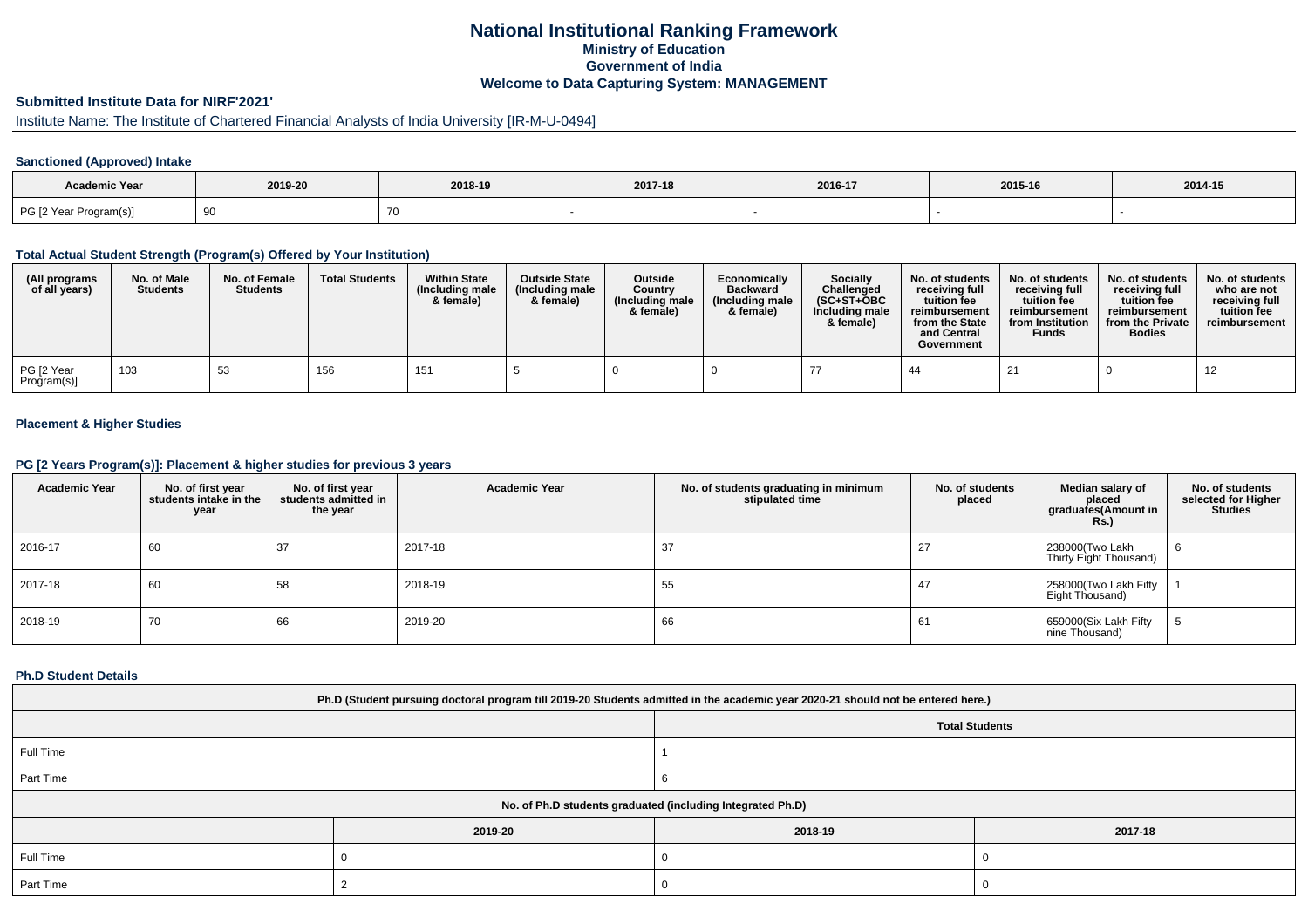#### **Financial Resources: Utilised Amount for the Capital expenditure for previous 3 years**

| <b>Academic Year</b>                                                                                                                                                           | 2019-20                                                                      | 2018-19                                                                 | 2017-18                                                               |  |  |  |  |  |  |
|--------------------------------------------------------------------------------------------------------------------------------------------------------------------------------|------------------------------------------------------------------------------|-------------------------------------------------------------------------|-----------------------------------------------------------------------|--|--|--|--|--|--|
|                                                                                                                                                                                | <b>Utilised Amount</b>                                                       | <b>Utilised Amount</b>                                                  | <b>Utilised Amount</b>                                                |  |  |  |  |  |  |
| Annual Capital Expenditure on Academic Activities and Resources (excluding expenditure on buildings)                                                                           |                                                                              |                                                                         |                                                                       |  |  |  |  |  |  |
| Library (Books, Journals and e-Resources only)                                                                                                                                 | 466075 (Four Lakhs Sixty Six Thousand and Seventy Five)                      | 128558 (One Lakh Twenty Eight Thousand Five Hundred and<br>Fifty Eight) | 129171 (One Lakh Twenty Nine Thousand One Hundred and<br>Seventy One) |  |  |  |  |  |  |
| Expenditure on setting up/upgradation of laboratory                                                                                                                            | 1189857 (Eleven Lakhs Eighty Nine Thousand Eight Hundred<br>and Fifty Seven) | 659212 (Six Lakh Fifty Nine Thousand Two Hundred and<br>Twelve)         | 0 (Zero)                                                              |  |  |  |  |  |  |
| Other expenditure on creation of Capital Assets (For setting up<br>classrooms, seminar hall, conference hall, library excluding<br>expenditure on Land , Building, Roads etc.) | 3705425 (Thirty Seven Lakhs Five Thousand Four Hundred<br>and Twenty Five)   | 4728064 (Forty Seven Lakhs Twenty Eight Thousand and Sixty<br>Four)     | 4518810 (Forty Five Lakhs Eighteen Thousand Eight Hundred<br>and Ten) |  |  |  |  |  |  |

## **Financial Resources: Utilised Amount for the Operational expenditure for previous 3 years**

| <b>Academic Year</b>                                                                                                              | 2019-20                                               | 2018-19                                                   | 2017-18                                                    |  |  |  |  |  |  |
|-----------------------------------------------------------------------------------------------------------------------------------|-------------------------------------------------------|-----------------------------------------------------------|------------------------------------------------------------|--|--|--|--|--|--|
|                                                                                                                                   | <b>Utilised Amount</b>                                | <b>Utilised Amount</b>                                    | <b>Utilised Amount</b>                                     |  |  |  |  |  |  |
| <b>Annual Operational Expenditure</b>                                                                                             |                                                       |                                                           |                                                            |  |  |  |  |  |  |
| Salaries (Teaching and Non Teaching staff)                                                                                        | 10578312 (One Crore Five Lakh Seventy Eight Thousand  | 10093716 (One Crore Ninety Three Thousand Seven Hundred   | 34369403 (Three Crore Forty Three Lakh Sixty Nine Thousand |  |  |  |  |  |  |
|                                                                                                                                   | Three Hundred and Twelve)                             | and Sixteen)                                              | Four Hundred and Three)                                    |  |  |  |  |  |  |
| Maintenance of Academic Infrastructure or consumables and                                                                         | 26889180 (Two Crores Sixty Eight Lakhs Eighty Nine    | 27283694 (Two Crores Seventy Two Lakhs Eighty Three       | 31054760 (Three Crores Ten Lakhs Fifty Four Thousand       |  |  |  |  |  |  |
| other running expenditures(excluding maintenance of hostels<br>and allied services, rent of the building, depreciation cost, etc) | Thousand One Hundred and Eighty)                      | Thousand Six Hundred and Ninety Four)                     | Seven Hundred and Sixty)                                   |  |  |  |  |  |  |
| Seminars/Conferences/Workshops                                                                                                    | 177753 (One Lakh Seventy Seven Thousand Seven Hundred | 256148 (Two Lakh Fifty Six Thousand One Hundred and Forty | 165123 (One Lakh Sixty Five Thousand One Hundred and       |  |  |  |  |  |  |
|                                                                                                                                   | and Fifty Three )                                     | Eight)                                                    | Twenty Three)                                              |  |  |  |  |  |  |

## **Sponsored Research Details**

| <b>Financial Year</b>                    | 2019-20 | 2018-19 | 2017-18                       |
|------------------------------------------|---------|---------|-------------------------------|
| Total no. of Sponsored Projects          |         |         |                               |
| Total no. of Funding Agencies            |         |         |                               |
| Total Amount Received (Amount in Rupees) |         |         | 125000                        |
| Amount Received in Words                 | Zero    | Zero    | One Lakh Twenty Five Thousand |

# **Consultancy Project Details**

| <b>Financial Year</b>                    | 2019-20                               | 2018-19 | 2017-18                       |
|------------------------------------------|---------------------------------------|---------|-------------------------------|
| Total no. of Consultancy Projects        |                                       |         |                               |
| Total no. of Client Organizations        |                                       |         |                               |
| Total Amount Received (Amount in Rupees) | 372000                                |         | 139000                        |
| Amount Received in Words                 | Three lakhs seventy two thousand only | Zero    | One Lakh Thirty Nine Thousand |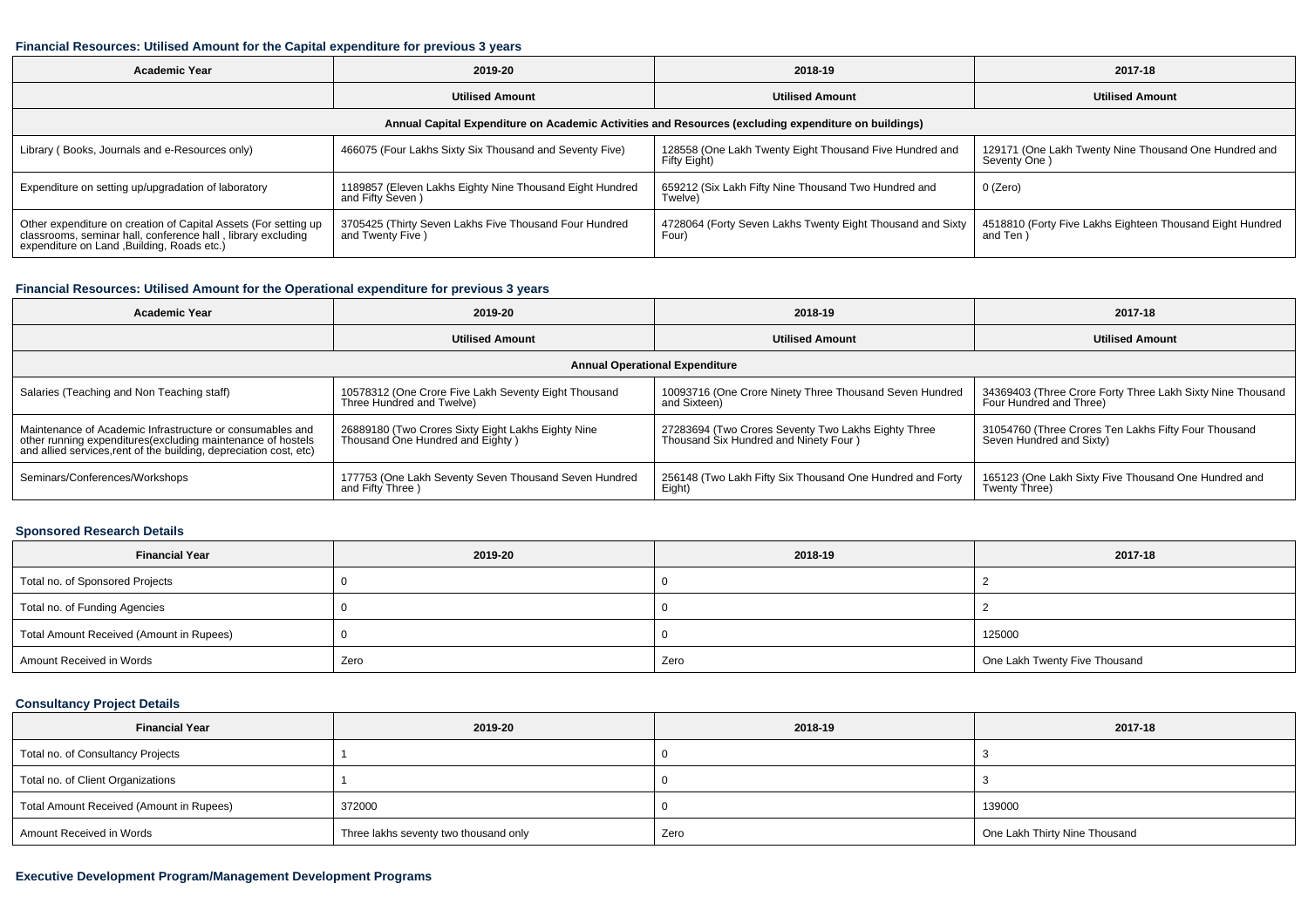| <b>Financial Year</b>                                                             | 2019-20                                          | 2018-19                      | 2017-18 |
|-----------------------------------------------------------------------------------|--------------------------------------------------|------------------------------|---------|
| Total no. of Executive Development Programs/ Management<br>Development Programs   |                                                  |                              |         |
| Total no. of Participants                                                         | 62                                               | 23                           |         |
| Total Annual Earnings (Amount in Rupees)(Excluding Lodging<br>& Boarding Charges) | 746240                                           | 713000                       |         |
| Total Annual Earnings in Words                                                    | Seven Lakh Forty Six Thousands Two Hundred Forty | Seven Lakh Thirteen Thousand | Zero    |

# **PCS Facilities: Facilities of physically challenged students**

| 1. Do your institution buildings have Lifts/Ramps?                                                                                                        | Yes, more than 80% of the buildings |
|-----------------------------------------------------------------------------------------------------------------------------------------------------------|-------------------------------------|
| 2. Do your institution have provision for walking aids, includingwheelchairs and transportation from one building to another for<br>handicapped students? | Yes                                 |
| 3. Do your institution buildings have specially designed toilets for handicapped students?                                                                | Yes, more than 80% of the buildings |

# **Faculty Details**

| Srno           | Name                              | Age | Designation            | Gender | Qualification | <b>Experience (In</b><br>Months) | <b>Is Associated</b><br><b>Last Year</b> | <b>Currently<br/>working with<br/>institution?</b> | <b>Joining Date</b> | <b>Leaving Date</b>      | <b>Association type</b> |
|----------------|-----------------------------------|-----|------------------------|--------|---------------|----------------------------------|------------------------------------------|----------------------------------------------------|---------------------|--------------------------|-------------------------|
|                | Dr Annesha Saha                   | 35  | Assistant<br>Professor | Female | Ph.D          | 114                              | Yes                                      | Yes                                                | 13-05-2011          | $\sim$                   | Regular                 |
| $\overline{2}$ | Dr Dhananjoy<br>Datta             | 44  | Associate<br>Professor | Male   | Ph.D          | 245                              | Yes                                      | Yes                                                | 19-02-2007          | --                       | Regular                 |
| 3              | Mamoni Kalita                     | 43  | Associate<br>Professor | Female | Ph.D          | 235                              | Yes                                      | Yes                                                | 02-11-2008          | --                       | Regular                 |
| $\overline{4}$ | Sujit Deb                         | 45  | Associate<br>Professor | Male   | Ph.D          | 189                              | Yes                                      | Yes                                                | 27-10-2004          | --                       | Regular                 |
| 5              | Tathagata<br>Dasgupta             | 43  | Assistant<br>Professor | Male   | <b>MBA</b>    | 216                              | Yes                                      | Yes                                                | 17-10-2016          | −−                       | Regular                 |
| 6              | Dr Trinankur Dey                  | 41  | Assistant<br>Professor | Male   | Ph.D          | 48                               | Yes                                      | Yes                                                | 03-08-2017          | --                       | Regular                 |
| $\overline{7}$ | Dr Gokul Acharjee                 | 42  | Associate<br>Professor | Male   | Ph.D          | 127                              | Yes                                      | Yes                                                | 11-05-2015          | --                       | Regular                 |
| 8              | Niharika Singh                    | 32  | Assistant<br>Professor | Female | Ph.D          | 94                               | Yes                                      | Yes                                                | 26-12-2017          | --                       | Regular                 |
| 9              | Debanjan Nag                      | 38  | Assistant<br>Professor | Male   | Ph.D          | 74                               | Yes                                      | Yes                                                | 02-05-2018          | −−                       | Regular                 |
| 10             | Sujoy Hazari                      | 31  | Assistant<br>Professor | Male   | M.Sc.         | 75                               | No                                       | Yes                                                | 08-10-2018          | $\overline{\phantom{a}}$ | Regular                 |
| 11             | Arindam Sinha                     | 43  | Assistant<br>Professor | Male   | MBA           | 170                              | Yes                                      | Yes                                                | 20-04-2015          |                          | Regular                 |
| 12             | Prasanjit<br>Dasgupta             | 54  | Professor              | Male   | Ph.D          | 325                              | Yes                                      | Yes                                                | 12-09-2018          | --                       | Regular                 |
| 13             | DIPANGSHU DEV<br><b>CHOWDHURY</b> | 39  | Assistant<br>Professor | Male   | Ph.D          | 60                               | No                                       | Yes                                                | 11-01-2019          | $\overline{\phantom{a}}$ | Regular                 |